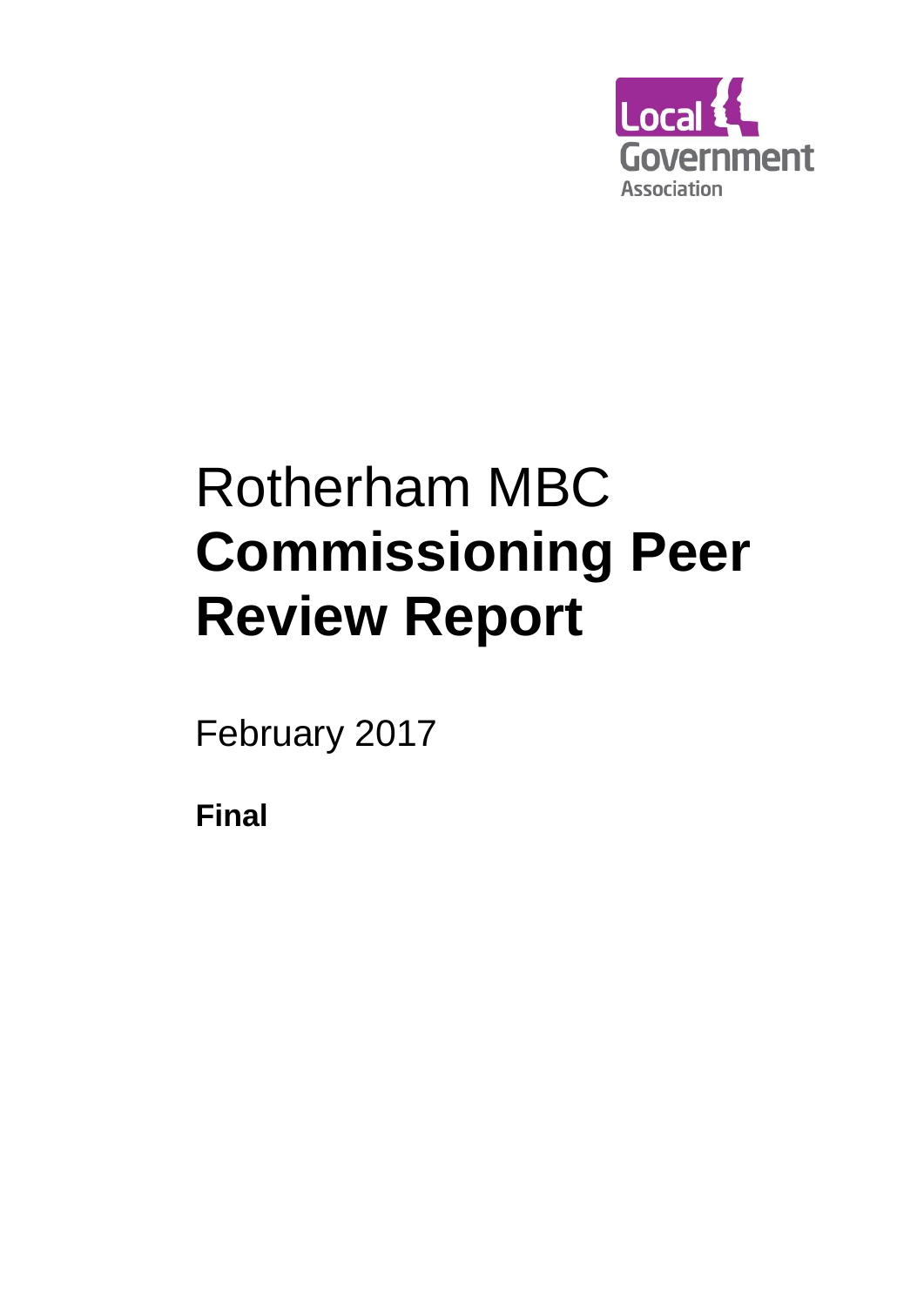## **Table of contents**

| Children and Young People Service Commissioning 8                 |  |
|-------------------------------------------------------------------|--|
|                                                                   |  |
|                                                                   |  |
|                                                                   |  |
| Wider Partnership Contributions 14                                |  |
|                                                                   |  |
|                                                                   |  |
|                                                                   |  |
| Next Steps and contact details  19                                |  |
| Appendix 1 – Commissioning for Better Outcomes<br>(CBO) Standards |  |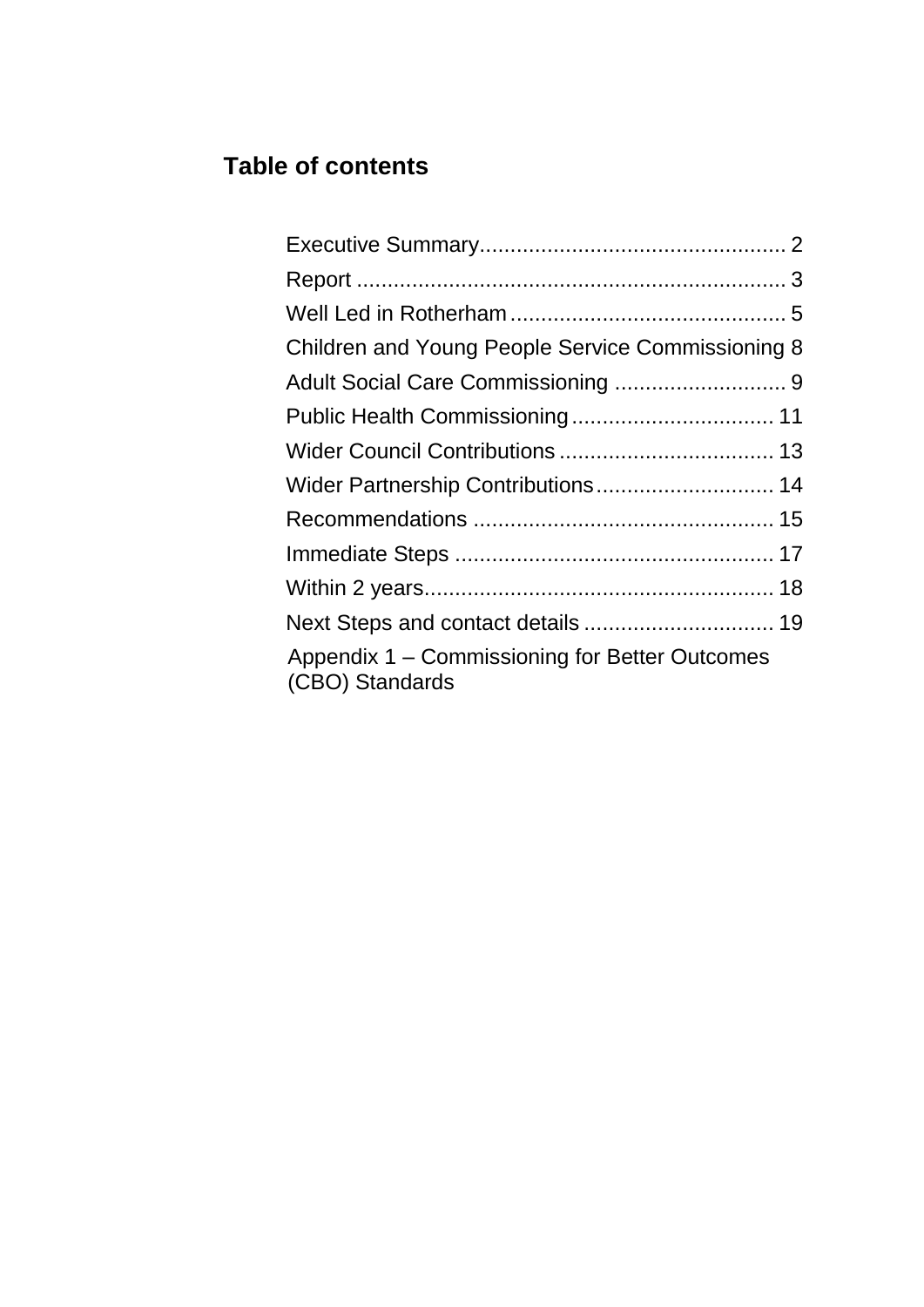## **Executive Summary**

Rotherham Metropolitan Borough Council (RMBC) asked the Local Government Association (LGA) to undertake a Commissioning Peer Review as part of its ongoing improvement work. The work was commissioned by Nathan Atkinson, Assistant Director, Adult Social Care at the behest of Chief Executive Sharon Kemp at Rotherham MBC who was the client for this work. She was seeking an external view on the quality and structures of commissioning across the Council and with partners to deliver good outcomes. The Council intends to use the findings of this peer review as a marker on its improvement journey. The review team were asked to consider:

Scope: three interlinked questions:

- 1. Do we know ourselves?
- 2. Are our plans capable of delivering the vision?
- 3. What more can we do to increase the pace of improvement?
	- $\triangleright$  Clarity of journey, Sticking to the plan, Avoiding slippage

After due consideration it is the view of the peer review team that there is now the opportunity to seize the moment and continue to develop and improve at RMBC. To do so the team consider that senior leaders should work towards being more confident in their own shared view of good for and in Rotherham, rather than referring to their previous experience and the work of other organisations. Furthermore, to drive improvement onwards they should consider developing a clear, simple narrative from the vision and ensure it resonates and drives all activity including the commissioning plan. In so doing it will be important to utilise the significant strengths across RMBC and partners to continue to focus on creating the conditions for staff to *'do the basics brilliantly'* and *'do the best work of their lives'*. This work should also focus on giving staff greater confidence to make decisions.

The proposed commissioning model at RMBC needs to be coherent and collaborative to deliver the budget narrative. This approach should seek to ensure that it is designed to deliver a Council smaller in size but bigger in influence, through greater collaboration and integration with other public services. To achieve this there is likely to be the need for a new social contract between local residents and the Council that builds upon community assets, digital channels and helps keep and the Council Tax as low as possible.

The future commissioning function at RMBC is not about high level structures. It is about ways of working, building capacity and expertise that delivers effectively. The Council will need to find ways of bringing people together to share the commissioning task and consider the best ways of making it work.

The peer team recommend that immediate action is taken to stabilise commissioning capacity in the different areas of the Council with particular focus on the frontline. To do this it should adopt an inclusive approach to commissioning based on genuine coproduction with people who access services. Part of this work should maximise the value of the Public Health function to the whole organisation by using the intelligence, evidence, synthesis and "health in all policies" approaches already present. There should also be an increase in the pace of turning commission theory into action through using the values RMBC has already identified of Social Value and the adoption of an inclusive approach through co-production.

As the work on commissioning develops a useful aim would be to consider where the Council should be with it in two years' time. The peer review team think there should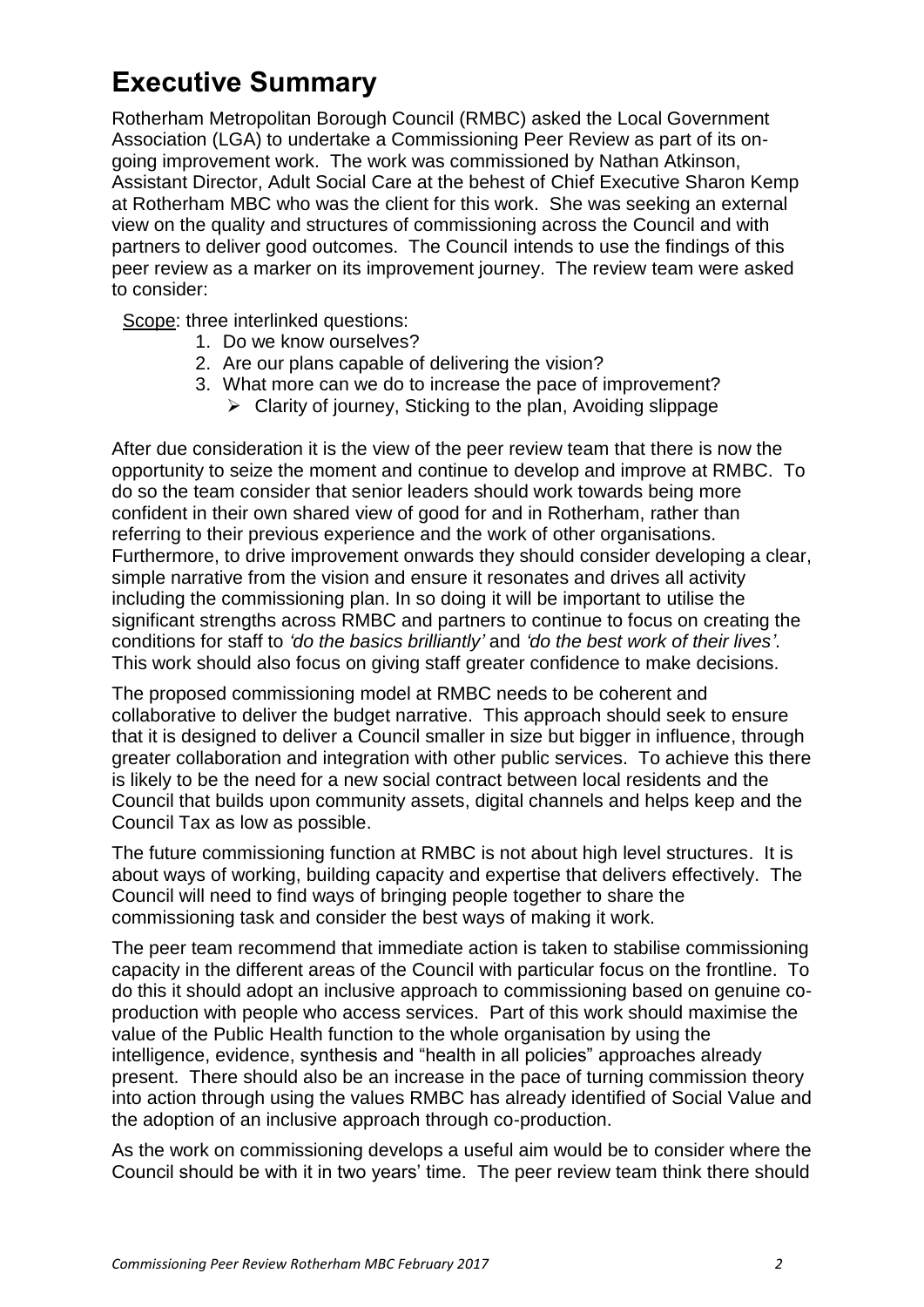be a stable confident commissioning workforce that is clear in their roles and responsibilities, using intelligence from the local market and using evidence and the voice of the user to inform commissioning intentions. The approach to personalisation should be authentic and fully embedded. The service should be confidently meeting statutory duties, and relationships with providers by this time should be strong and underpinned by a Market Position Statement in Adult Social Care and Sufficiency of Supply in Children's Services. There should be a strong technical grip of commissioning including procurement. Users and carers should be reporting better outcomes and there should be evidence of significant progress of delivering the Place Plan.

From this position RMBC should then be able to be clear about where it wants to be in 5 years' time. A quote that we choose to finish with, that looks to the future and how RMBC could get there through staff activity, sums this up: "Value the work we're doing, trust what we're doing, make decisions".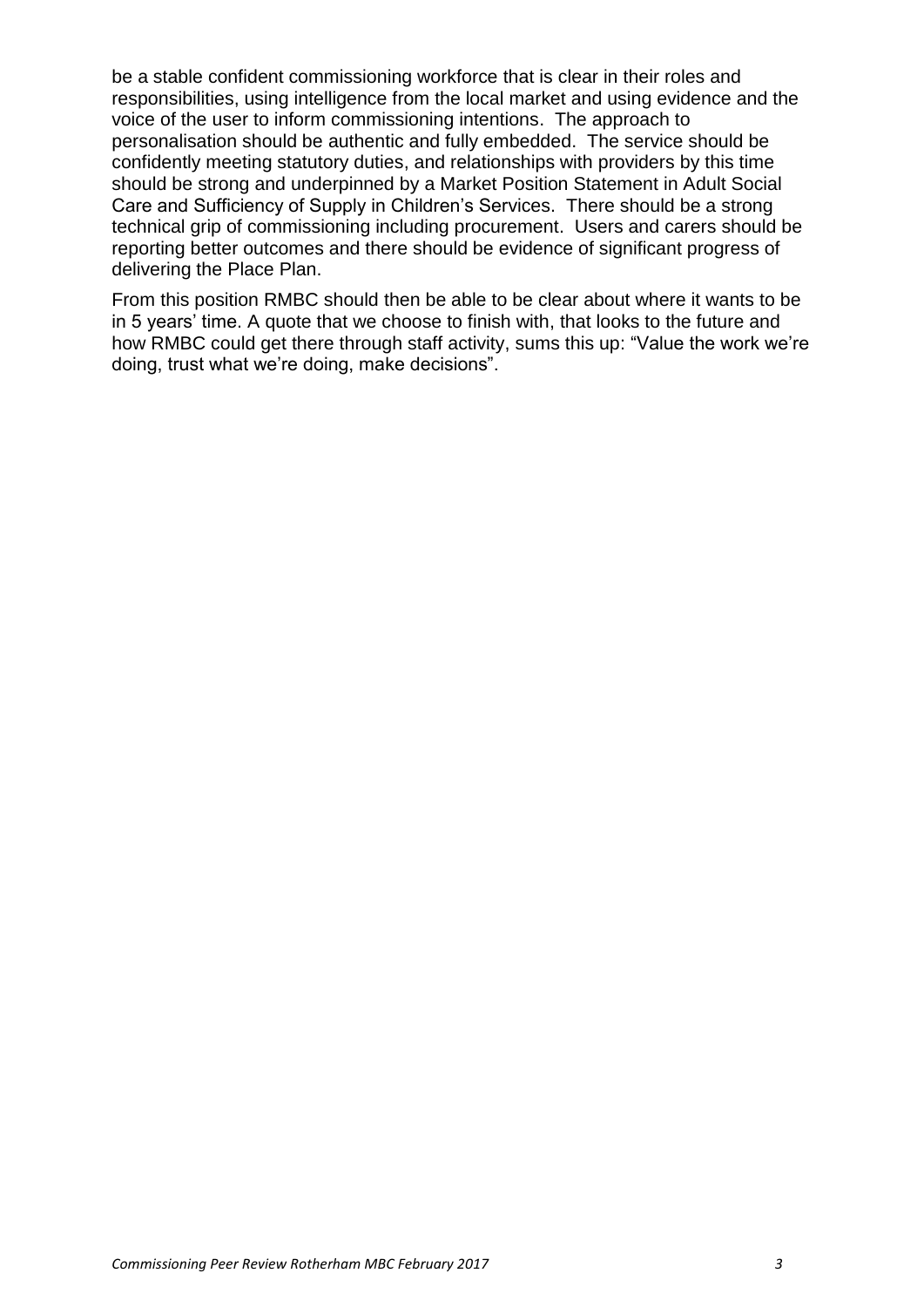## <span id="page-4-0"></span>Report **Background**

1. Rotherham Metropolitan Borough Council (RMBC) asked the Local Government Association (LGA) to undertake a Commissioning Peer Review as part of its ongoing improvement work. The work was commissioned by Nathan Atkinson, Assistant Director, Adult Social Care at the behest of Chief Executive Sharon Kemp at Rotherham MBC who was the client for this work. She was seeking an external view on the quality and structures of commissioning across the Council and with partners to deliver good outcomes. The Council intends to use the findings of this peer review as a marker on its improvement journey. The review was asked to consider:

Scope: three interlinked questions:

- 1. Do we know ourselves?
- 2. Are our plans capable of delivering the vision?
- 3. What more can we do to increase the pace of improvement?
	- i. Clarity of journey,
	- ii. Sticking to the plan
	- iii. Avoiding slippage
- 2. A peer review is designed to help an authority and its partners assess current achievements, areas for development and capacity to change. The peer review is not an inspection. Instead it offers a supportive approach, undertaken by friends – albeit 'critical friends'. It aims to help an organisation identify its current strengths, as much as what it needs to improve. But it should also provide it with a basis for further improvement.
- 3. The benchmark for this peer review was the Commissioning for Better Outcomes (CBO) Standards (Appendix 1). These were used to guide the team's thinking to answer the scoping questions outlined above.
- 4. Commissioning as defined by the Cabinet Office "is the cycle of assessing the needs of people in an area, designing and then achieving appropriate outcomes. The service may be delivered by the public, private or civil society sectors". With this in mind it is clear that effective commissioning cannot be achieved in isolation and is best delivered in close collaboration with others, most particularly people who use services and their families and carers. Successful outcomes are described in a number of subject specific areas but above all must be described and defined by people who use services.
- 5. The CBO Standards have been designed to support continuous improvement of commissioning through self-assessment and peer review to achieve improved outcomes for individuals, families, carers and communities. The standards support the aims of the Care Act and children's legislation and support the achievement of transformational change and value for money.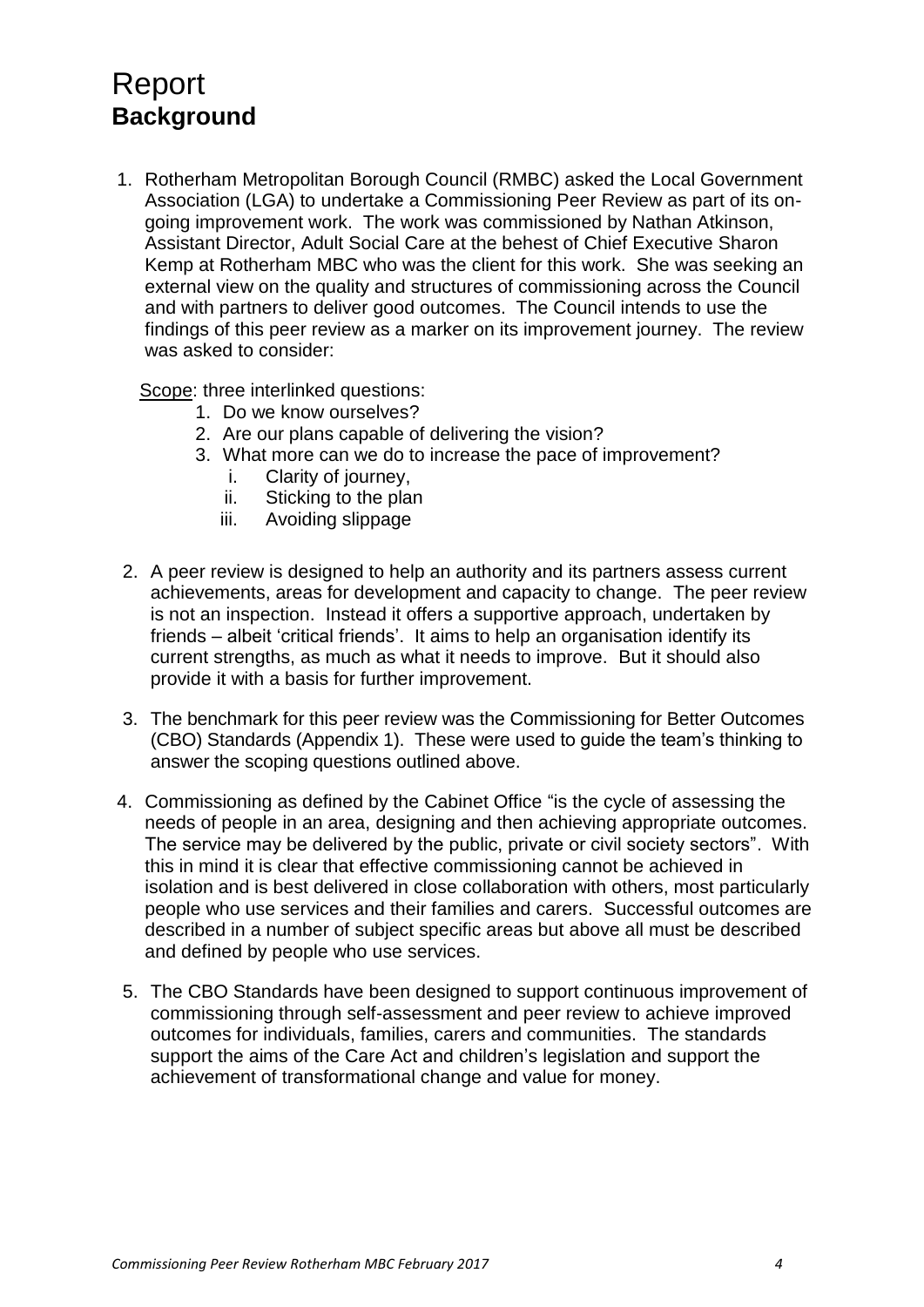- 6. The members of the peer review team were:
	- **Andrew Cozens**, Lead Peer and LGA Associate
	- **Phil Holmes**, Director Adult Services, Sheffield City Council
	- **Linda Uren**, Commissioning Director, Children & Families, Gloucestershire County Council
	- **Wendy Meredith**, Director of Public Health, Bolton MBC
	- **Avril Mayhew**, Senior Adviser, Care and Health Improvement Programme, Local Government Association
	- **Marcus Coulson**, Programme Manager, Local Government Association
- 7. The team was on-site from Tuesday  $7<sup>th</sup>$  February Friday 10<sup>th</sup> February 2017. To deliver the strengths and areas for consideration in this report the peer review team had the opportunity to review over 179 documents, held over 53 meetings and met and spoke with at least 56 people over four on-site days spending 36 working days on this project with RMBC, the equivalent of 252 hours. The programme for the on-site phase included activities designed to enable members of the team to meet and talk to a range of internal and external stakeholders. These activities included:
	- interviews and discussions with councillors, officers and partners
	- focus groups with managers, staff and some people who access services
	- reading a range of documents provided by the Council.
- 8. The LGA would like to thank Nathan Atkinson, Assistant Director of Strategic Commissioning, Adult Social Care, Ben Harding, Management Secretary and Louise Robinson, Performance Analyst for the excellent job they did to make the detailed arrangements for a complex piece of work with a wide range of stakeholders. The peer review team would like to thank all those involved for their authentic, open and constructive responses during the challenge process and their obvious desire to improve outcomes. The team were all made very welcome.
- 9. Our feedback to the Council and all others involved in the timetable on the last day of the peer review gave an overview of the key messages and is based on what the team read heard and saw and is given in good faith in the spirit of sector led improvement. This report builds on those initial findings.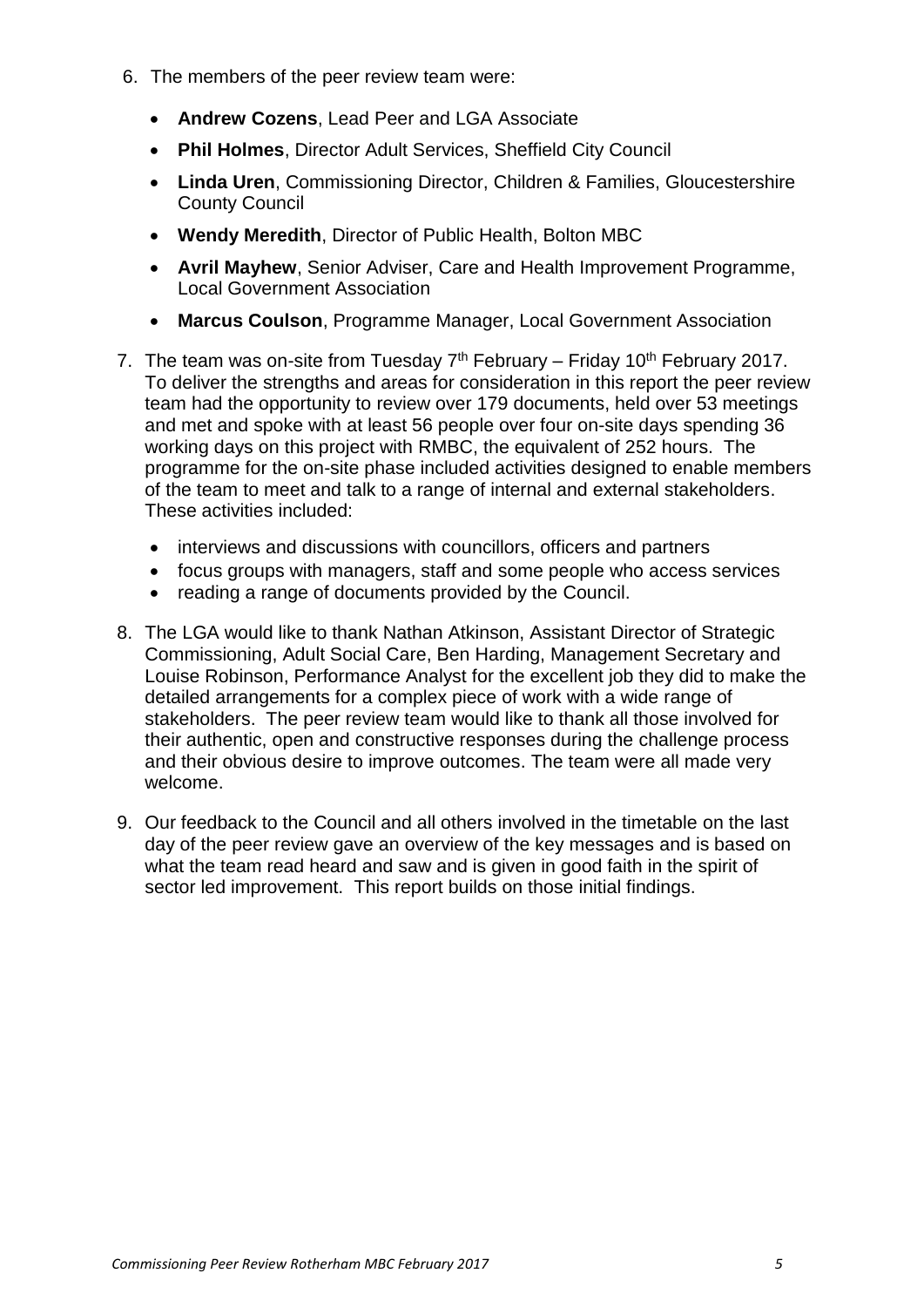## **Well Led in Rotherham**

- Normal issues, normal challenges
- Significant degree of optimism
- Clear direction from Leader and Chief Executive
- Unique set of circumstances of new political leadership
- Well briefed and well supported Lead Members
- Collaborative senior team with shared values and energy
- Strong awareness of the four touchstones
- Many staff of high quality demonstrating pride and resilience
- Strong value base, strong behavioural expectations, good governance, development of locality working
- 10.Before the onsite phase of this peer review the team were made aware of the unique situation the leadership finds itself in at Rotherham Metropolitan Borough Council and that it is an organisation undergoing significant change. With that in mind, and in the view of the peer review team, it is a Council with normal issues, facing normal challenges. These are focused around the need for transformational change whilst continuing to deliver core functions, and to be seen to be doing so whilst coping with rising demands for key services and a significant reduction in its budget.
- 11.Within this context and the organisation's well known recent history, staff displayed a significant degree of optimism for the future due to their commitment and hard work and the progress across the number of areas that they have already made. It did not feel like an organisation in crisis.
- 12.There is clear direction from Leader and Chief Executive through the vision and priorities that are displayed and reinforced in a number of visible ways to staff and the wider public.
- 13.The new political leadership of the Council finds itself in a unique set of circumstances required to lead with the advice of the appointed Commissioners, and provide leadership both internally and externally. The Lead Members are well briefed and well supported with a very good grasp of the issues and where the organisation needs to go and how it can go about it.
- 14.The senior management team, led by Sharon Kemp the Chief Executive, has all been in post for a comparatively short period of time but work collaboratively with shared values and energy.
- 15.The staff that the peer team met demonstrated a strong awareness of the Chief Executive's four touchstones of: *knowing your communities*, *doing the*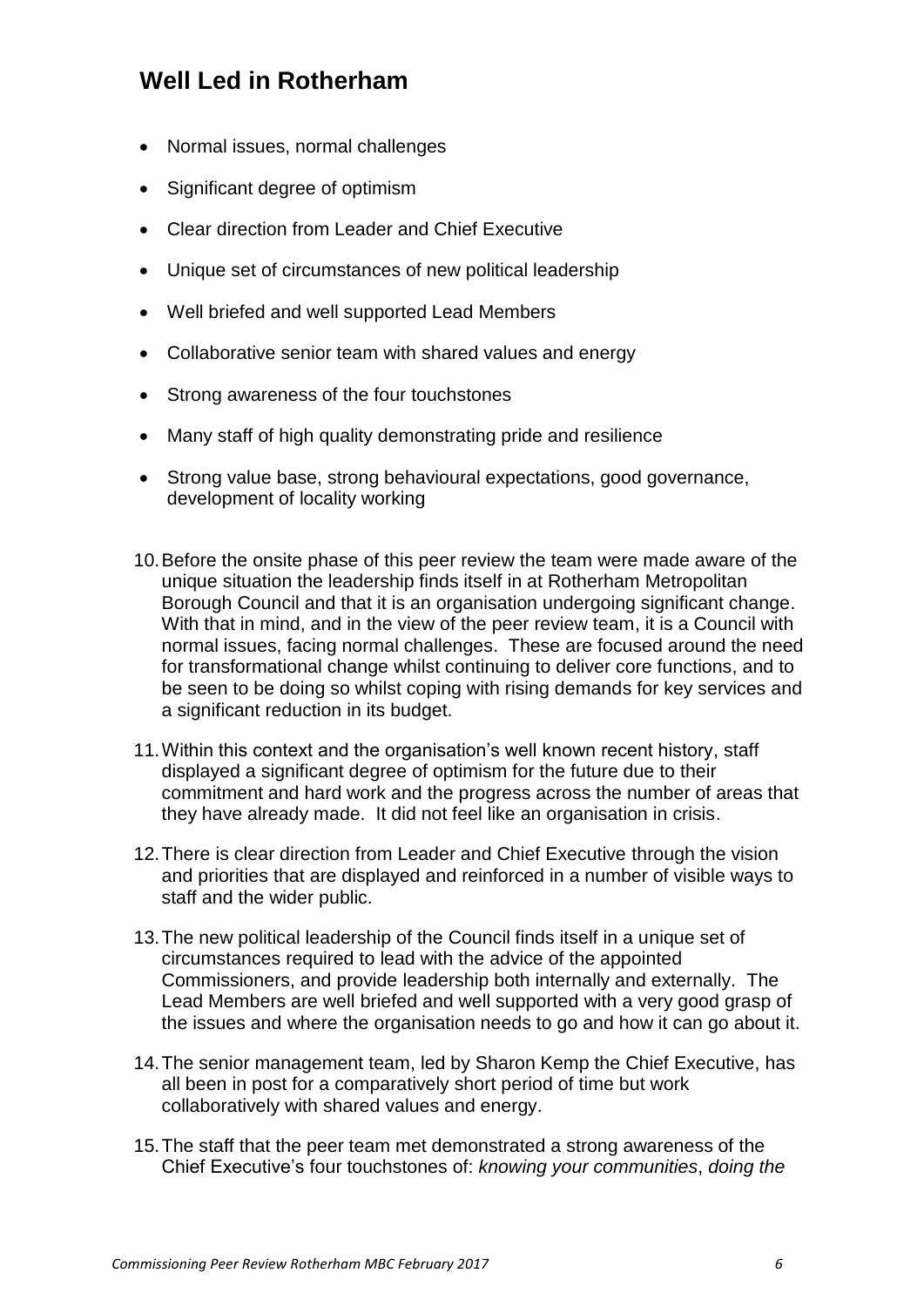*basics brilliantly*, *the best work of your lives* and *smashing the silos* which give overall guidance and purpose to their activity. The peer team were consistently impressed with the calibre of staff and their energy, clarity of mind and what they are seeking to achieve and by when. This high quality was also characterised by a demonstrable pride in what they do and resilience to do it.

16.In summary there appeared a strong value base for the work of the Council that is driven by equally strong behavioural expectations guided by good governance, and the future planned development of locality working.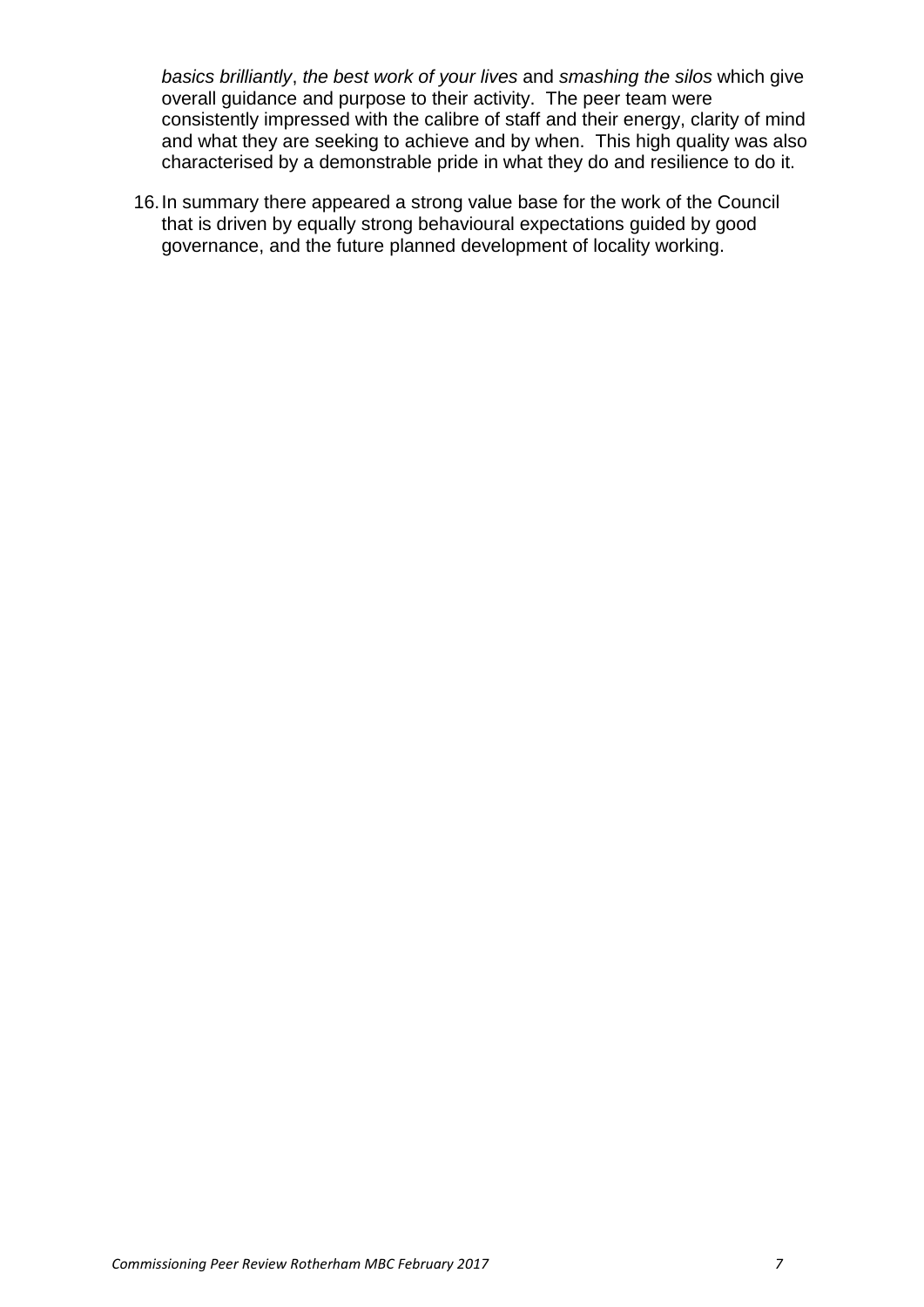## **Children and Young People Services Commissioning**

#### **Strengths**

- Strong leadership from Director of Children's Services and senior team inspiring confidence
- Clear mission
- Driving change
- Can evidence progress
- Good transferable commissioning models
- Addressing the issues e.g. sufficiency, mental health, etc.

#### **Areas for consideration**

- Opportunities to influence Rotherham Clinical Commissioning Group
- Building commissioning capability
- Balancing Ofsted expectations and need for development
- Whole family approach to commissioning
- Senior commissioning succession planning
- 0-25 agenda
- 17.The peer review team were impressed with the strong leadership shown by Ian Thomas, the Director of Children's Services, and his senior team who inspire confidence in those who work for them and with their partners. There is a clear mission in Children and Young Peoples Services (CYPS) driving change and the progress they have made can be clearly evidenced. There is good transferable commissioning practice in CYPS that is addressing key issues they face such as sufficiency and mental health, with new strategies in place and a revised staffing structure. These include clarity on commissioning competencies, standards and market strengths and development.
- 18.The service may wish to consider what other opportunities there are to influence Rotherham Clinical Commissioning Group (RCCG) and the wider Council in building commissioning capability, for example around areas such as tackling domestic abuse, parental mental health, and early help services.
- 19.Whilst the CYPS service is presently the subject of the Department for Communities and Local Government's (DCLG) Commissioner oversight and Ofsted expectations, given the strengths identified over time CYPS could contribute to the Council's overall development of commissioning more directly for the benefit of families. CYPS could consider further how to take forward its whole family approach to commissioning particularly with reference to the 0-25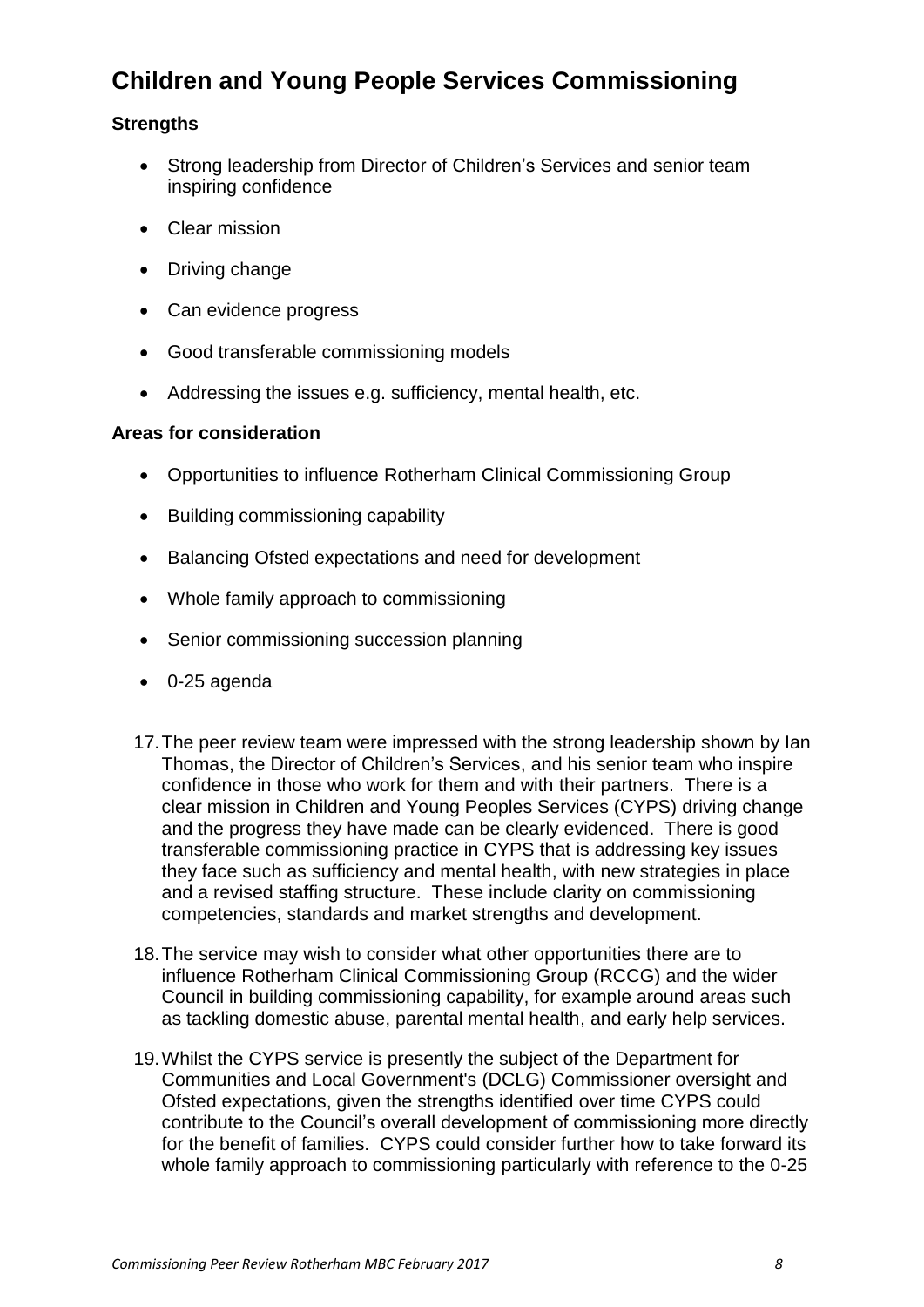agenda and ensuring that Transitions are effectively supported with Adult Services.

20.Peer reviewers were impressed with the current leadership of commissioning within CYPS. This needs to be sustained to continue to make the improvements needed. It is important that the service consider how to ensure there is effective succession planning at the senior commissioning level.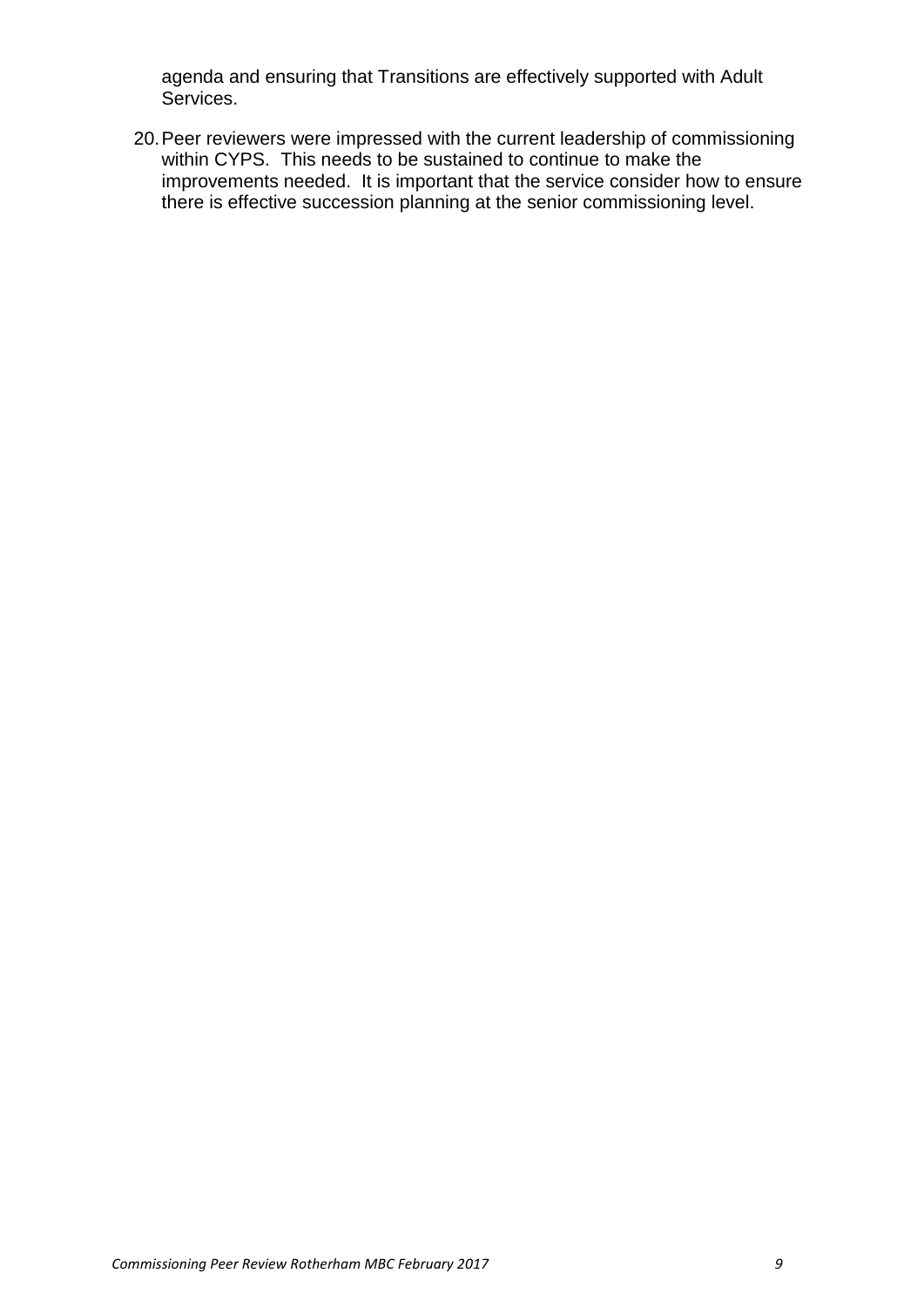## **Adult Social Care Commissioning**

#### **Strengths**

- Strategic and grounded Director of Adult Care leadership
- DASS grip on what needs to be done and how best to do it
- Quickly established internal and external relationships based on mutual respect
- For some staff and partners "the most positive it has felt"
- Opportunities available from an impressive housing team
- A common sense approach to Better Care Fund and Place Plan

#### **Areas for Consideration**

- Acknowledge progress and celebrate successes
- Support commissioning staff to do the basics better
- Urgently decide on commissioning capacity, focus, skill sets
- Inject greater pace into market shaping including levelling the playing field between internal and external providers
- Make personalisation your default operating model
- Translate good relationships with partners into tangible delivery
- 21.The peer review team met with the senior management in Adult Care at RMBC and believe Anne Marie Lubanski, the Strategic Director of Adult Care, is providing strategic and grounded leadership for the Directorate with a clear grip on what needs to be done and how best to do it. Since her appointment she has quickly established internal and external relationships based on mutual respect. For partners the present existing relationships with adult social care were described to us as "the most positive it has felt" for some time. With staff further down the organisation this was more mixed. Some were more guarded as they still have strong memories of previous leadership regimes that were less open and empowering, whilst others recounted how much better it felt. It will take a while to build trust and the senior management team are well aware of this.
- 22.From speaking with colleagues at the Council there would appear to be opportunities available from an impressive housing team who are well placed to drive local development that is informed both by commercial opportunity and by the needs of local communities.
- 23.There was clear evidence that there is a positive and common sense approach to the Better Care Fund and Place Plan. The Place Plan in particular is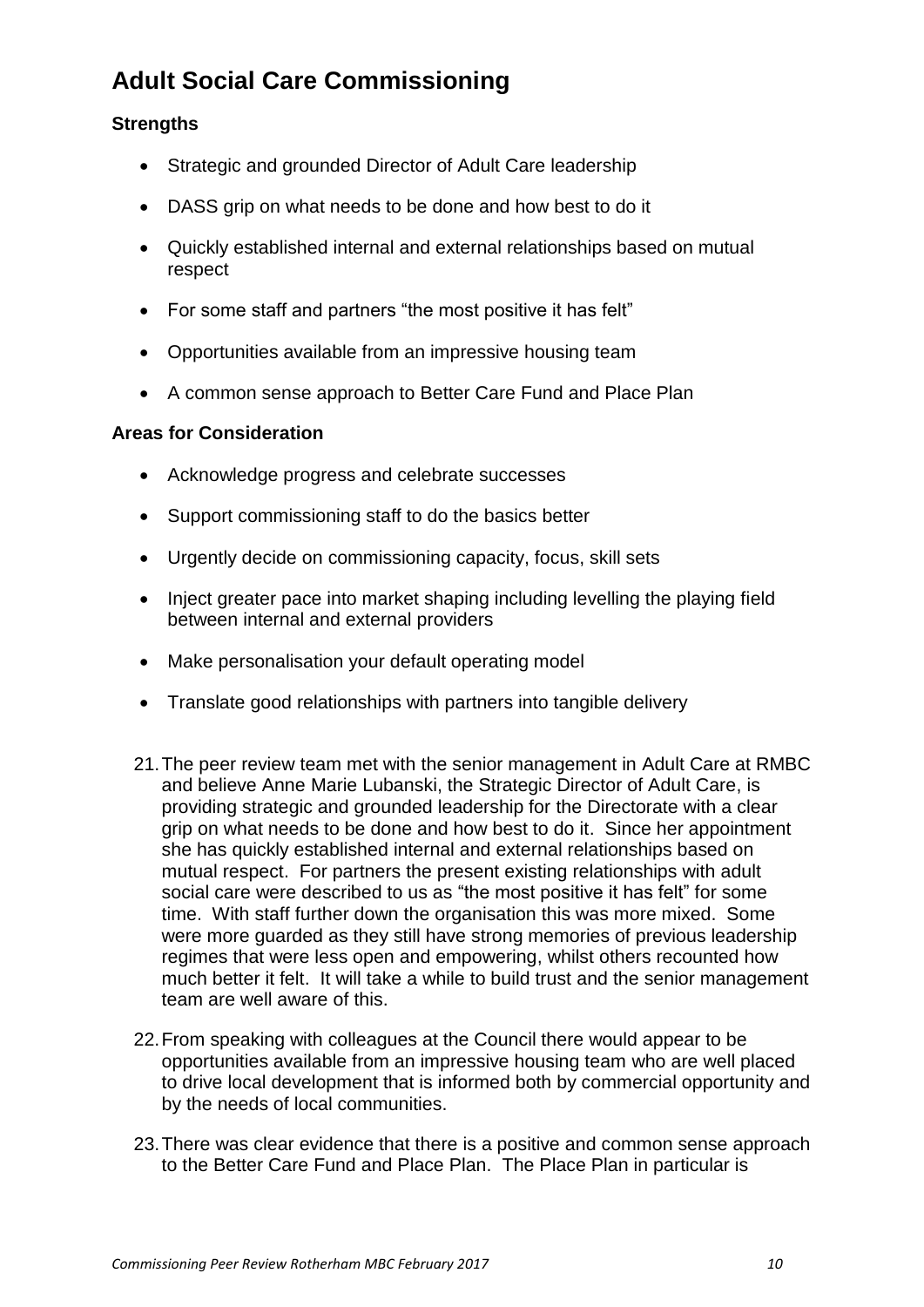focused and measurable, enabling Local Government and the NHS to come together on a set of targeted initiatives that will have significant local impact. The Place Plan is also easy for both citizens and staff to understand.

- 24.As the Adult Care Directorate develops it may wish to consider how to overtly acknowledge progress and celebrate successes that would raise confidence. The Directorate acknowledges it has a long way to go, but has made significant recent progress that all staff should be encouraged to take pride in.
- 25.The peer team recommend that commissioning staff are supported to do the basics better and that RMBC urgently decide on the most appropriate commissioning capacity, the focus of it and the necessary skill sets required to be effective. There has been a lot of necessary focus upon strategic commissioning but there needs to be a corresponding focus upon operational commissioning so that attached staff are well equipped, motivated and supported to put plans into action and continue to do the day job safely.
- 26.There should be a concerted effort to inject greater pace into market shaping activity, including appropriate consistency in the way internal and external providers are treated to ensure consistent outcomes in relation to both cost and quality. Levelling the playing field between internal and external providers will also help personalisation become Rotherham's default operating model so that the focus is more on the strengths and needs of the person than on the range of services that have traditionally been available. This will improve both outcomes and value for money.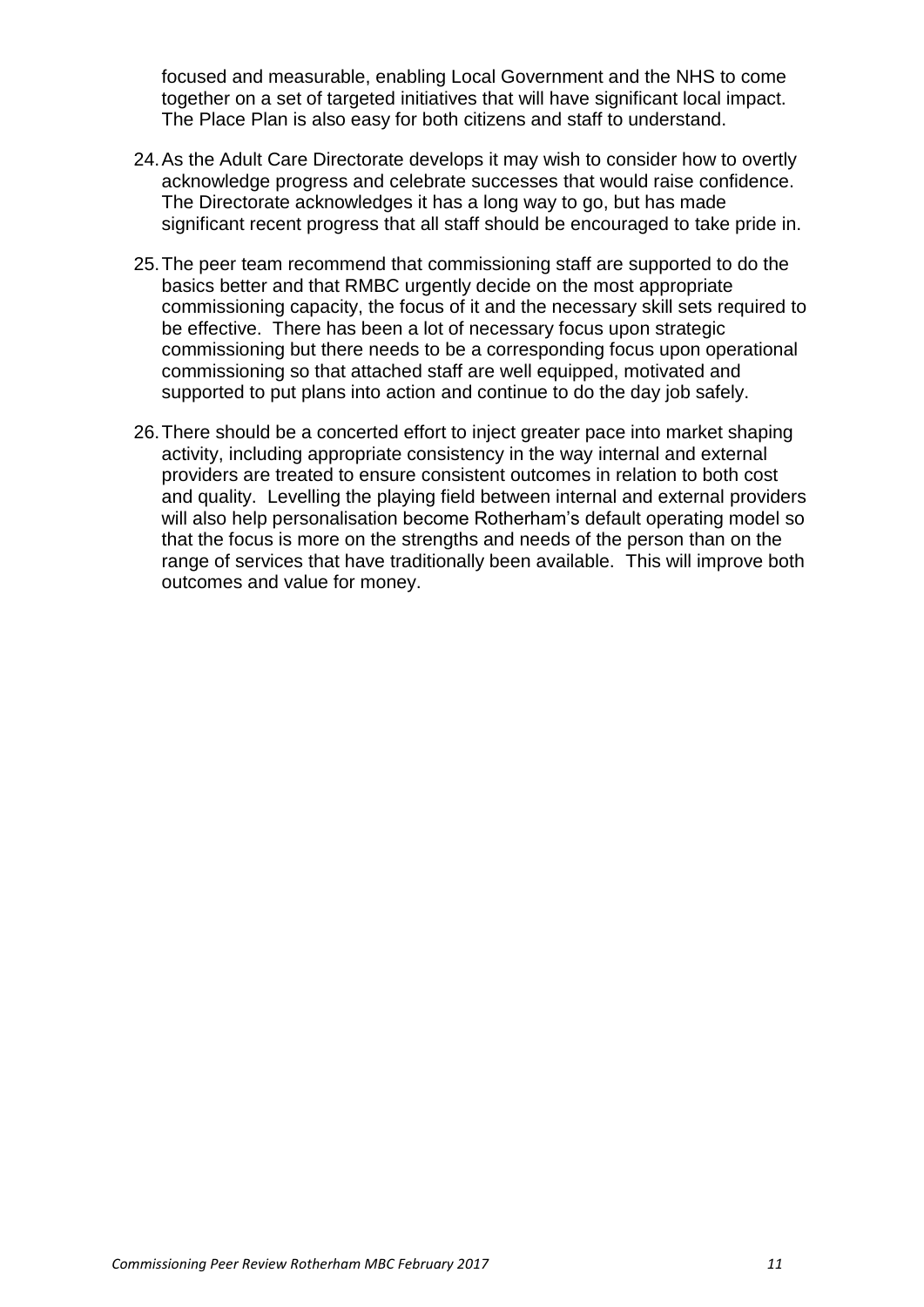## **Public Health Commissioning**

#### **Strengths**

- DPH knows what needs to be done clear priorities
- Basics sorted:
	- $\triangleright$  Health protection arrangements
	- $\triangleright$  Health and Wellbeing Strategy in place
	- $\triangleright$  Core offer to RCCG is in place
	- $\geq$  200 contracts rationalised into 4
- Team developed and redesigned to work across Council
- Improving relationships across Council, with RCCG and partners

#### **Areas for consideration**

- Acknowledge progress and celebrate success
- Reposition/promote public health contributions across RMBC
- Use needs analysis, research and evidence to drive strategic planning and commissioning
- Use Public Health expertise in behaviour change to support other areas of Council business e.g. recycling rates, reducing littering or increasing the use of public transport
- Develop population health management role in emerging accountable care system – cohorts, new models of care
- Embed public health role in person and community centred models
- 27.The peer review team met with the senior leadership of the Public Health Directorate at RMBC. Rotherham adopted a "lift and shift" approach to public health transition in 2013 with very little focus on redesigning and integrating the Public Health staff within the Council. Terry Roche, the Strategic Director of Public Health at RMBC, has been in post for 18 months, knows what needs to be done and has a set of clear priorities. Her initial focus has been to get the basics right for an effective and efficient public health function. Robust health protection arrangements are now in place. The Public Health core offer to Rotherham Clinical Commissioning Group is agreed and active and the 200 plus contracts for Public Health services which transferred to the Council from the NHS have been rationalised into four contracts, thus releasing staff time and expertise to support Council-wide commissioning and Rotherham's other strategic priorities. This provides a good platform for delivering the Council's responsibilities.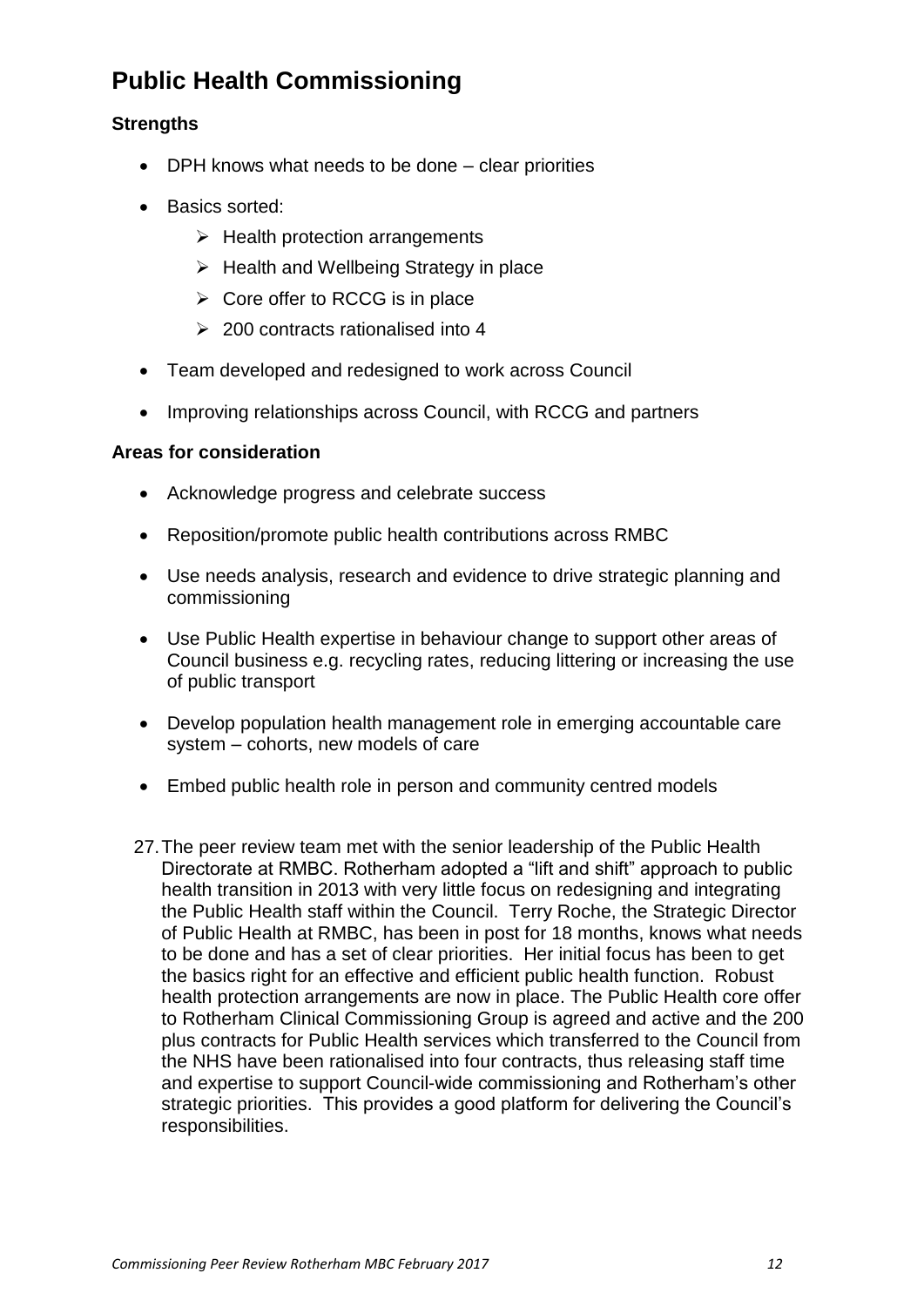- 28.The Director of Public Health (DPH) has redesigned the Public Health team and supported and developed staff to enable effective cross-Council working. Relationships with other parts of the Council are improving as are relationships with external key partners, such as RCCG that are now good. Having secured the basics, the DPH has a clear strategic analysis of what needs to be done which are translated into a set of clear priorities for the Public Health function going forward.
- 29.There are further opportunities for Public Health to overtly acknowledge their progress and celebrate their successes. This approach should also seek to reposition the service and promote public health contributions across RMBC so that strategic colleagues and others in the system recognise the benefits of what has been delivered and, more importantly, what the opportunities are in the future. The review team heard on a number of occasions of the desire to develop whole Council preventative approaches and the Public Health function should be central to taking this forward.
- 30.There is an opportunity to use needs and assets assessments, demographic analysis, and research and evidence synthesis to drive strategic planning and commissioning across the Council. Public Health expertise in insight, social marketing and behaviour change can be applied to support other areas of Council business such as increasing recycling rates, reducing littering or increasing the use of public transport.
- 31.As integrated models of health and social care provision are developed and implemented across Rotherham, there is an opportunity for Public Health to develop its population health management role in the emerging accountable care models. This will include analytical support to give clarity to particular cohorts in terms of the health needs, population characteristics and geographic location of particular groups. Public Health also has a key role in working with front line staff to develop new models of person and community centred care.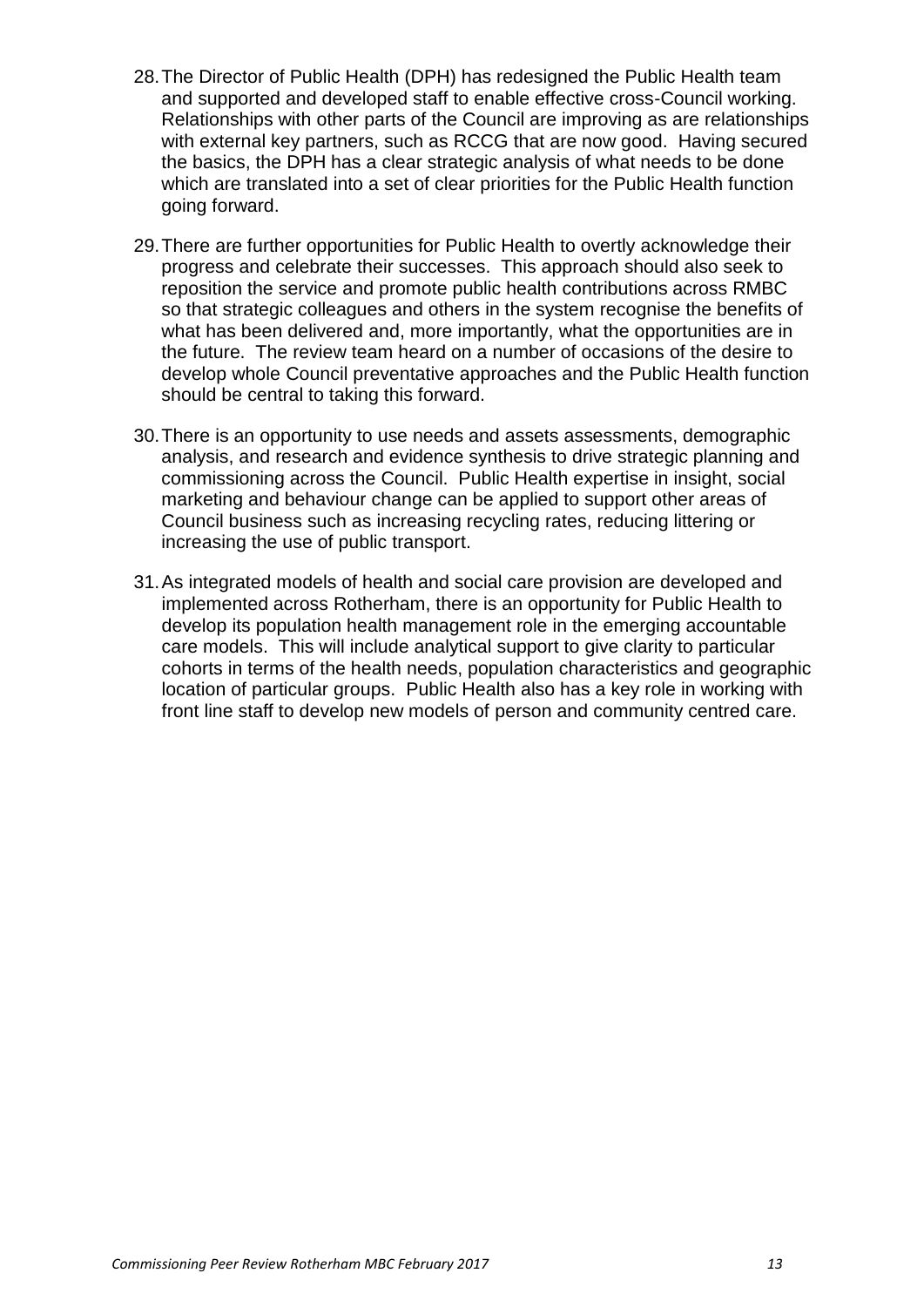## **Wider Council Contributions**

- Reflective, flexible leadership beyond People Services
- "There is now more dialogue between departments than there has ever been"
- Can do attitude and flexible approach:
	- $\triangleright$  legal, procurement, HR, finance and other related services
- Strong leadership of the LSP
- "No reason why we can't commission as a place" but capacity is an issue
- 32.As part of this peer review the team was asked to focus on CYPS, ASC and PH. However other colleagues were included in the timetable to get a perspective of how commissioning works across the wider organisation and with some partners. From these conversations it appears that there is a reflective, flexible leadership beyond People Services. This was summed up by one experienced member of staff who commented: "There is now more dialogue between departments than there has ever been".
- 33.This 'can do' attitude and flexible approach was demonstrated to the peer team in the legal, procurement, HR, finance and other related services. This is a real strength for the Council to build upon as it continues to transform, although resource constraints need to be recognised as capacity in these functions were previously stripped out and have gradually been rebuilt. There was also strong leadership of the Local Strategic Partnership (LSP) summed up by an experienced member of staff who said "(there is) no reason why we can't commission as a place". In the peer team's view these staff need to be seen as part of the commissioning endeavour to realise their full potential and add more value to RMBC. One example would be through building on the commissioning forum that has recently been developed.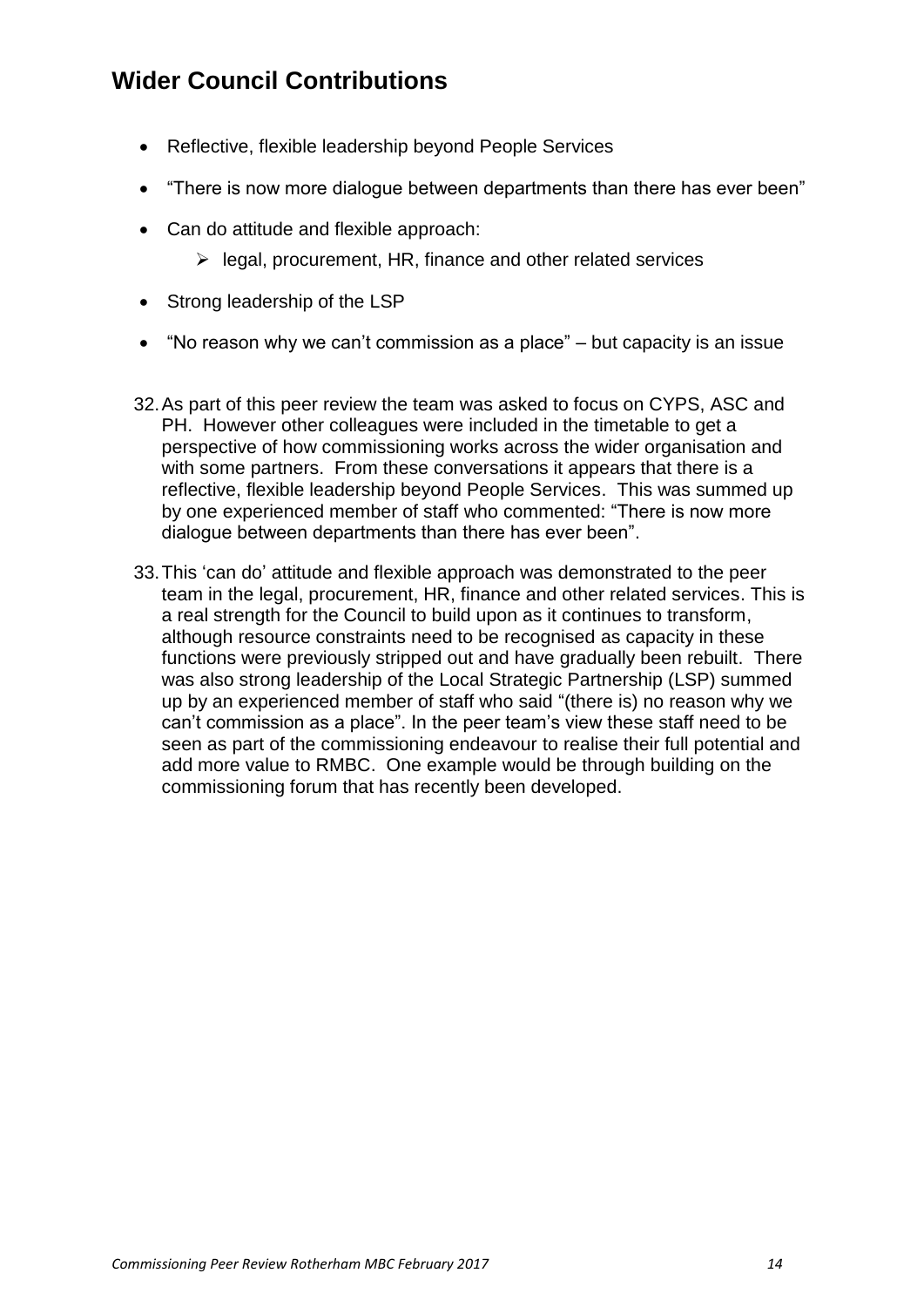## **Wider Partnership Contributions**

- The most senior people from RMBC and NHS take their relationships seriously
- Staff talk of strengthened and improved relationships with health partners
- Building blocks are in place for deeper integration with health
- Well organised VCS keen to work as equal partners
- Goodwill and engagement from the business community
- Opportunity to crank up co-production across all aspects of RMBC
- 34.It was refreshing to hear that RMBC Chief Executive Sharon Kemp meets with the Chief Executive of The Rotherham Foundation Trust (TRFT) weekly. This is a good example of how the most senior people from RMBC and the local NHS take their relationships and service delivery seriously. As a result of this, and other contacts throughout the system, staff talk of strengthened and improved relationships with health partners that lead to the observation that the building blocks are in place for deeper integration with health. This is a good place to be as finances on both sides continue to be squeezed and integration becomes increasingly important.
- 35.In Rotherham there is a well organised Voluntary and Community Sector (VCS) who report they are keen to work as equal partners with the Council. In terms of commissioning the most sustainable approach would be one based upon genuine co-production to discuss, plan and deliver effective outcomes for those who access services. There was some of evidence of this through meetings with representatives from the VCS. Rotherham has a very impressive and nationally recognised approach to social prescribing which is managed by Voluntary Action Rotherham and commissioned by RCCG. The current focus is on two schemes; people with long term conditions and mental health conditions. The outcomes quoted to the peer review team were impressive and this approach offers Rotherham a considerable opportunity to expand to other cohorts such as people out of work or isolated older people.
- 36.The peer team also heard evidence to suggest there is goodwill and engagement from the local business community to work in the borough and with RMBC. Whilst onsite there was the announcement of the intention by car manufacturer McLaren to build a new £50m factory at Catcliffe in Rotherham creating 200 jobs.
- 37.As a result of the above issues there is, in the view of the peer review team, the opportunity to crank up co-production as an approach across all aspects of RMBC's partnerships with partners, current and future suppliers, business communities and residents.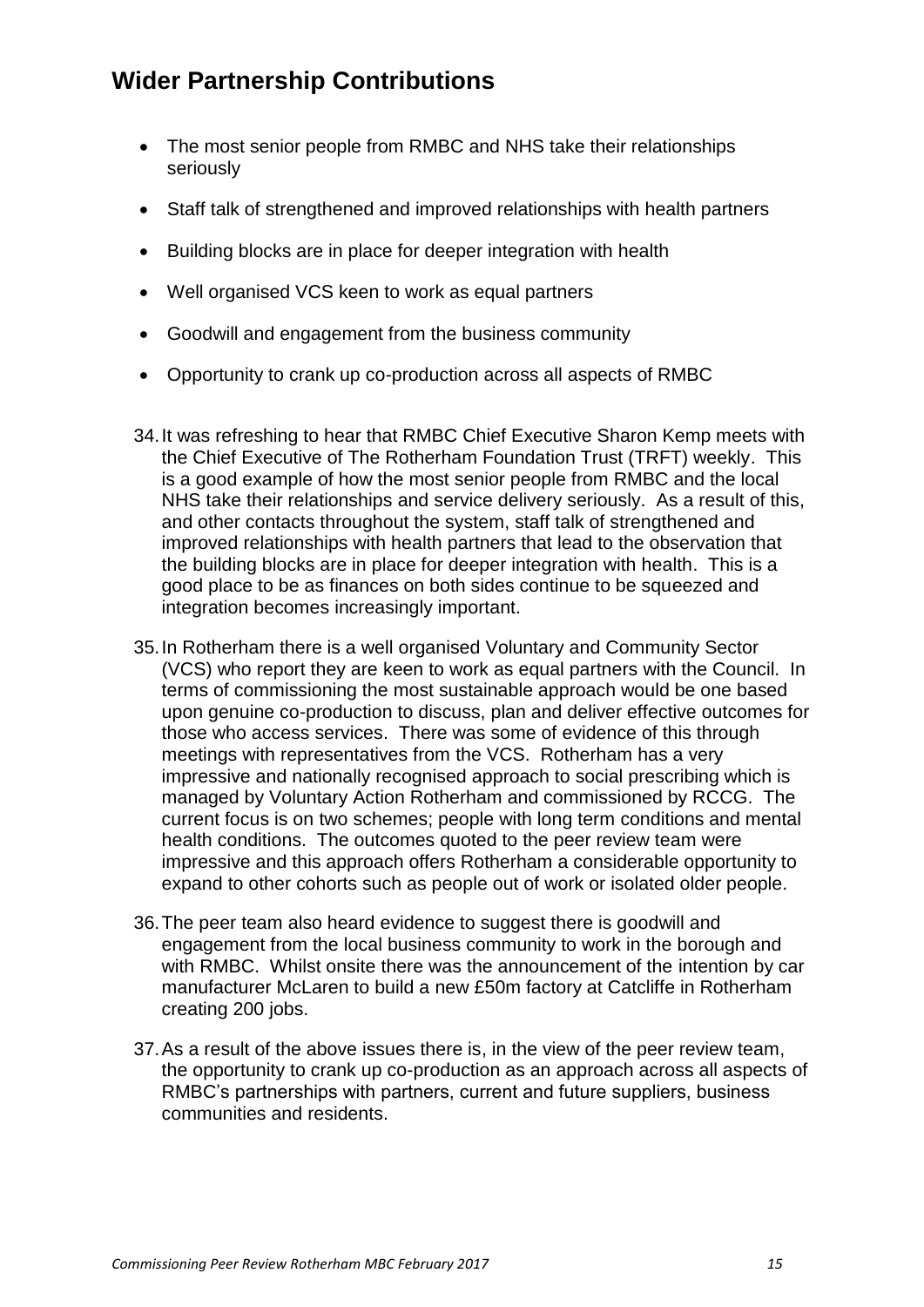## **Recommendations**

- There is now the opportunity to seize the moment
- Be confident in your own view of good
- From the vision develop a clear simple narrative
- Make sure it resonates and drives all activity including the commissioning plan
- Utilise the significant strengths across RMBC and partners
- Continue to focus on creating the conditions for staff to *'do the basics brilliantly'* and *'do the best work of their lives'*
- Work towards giving staff greater confidence to make decisions
- The commissioning model needs to be coherent and collaborative to deliver this budget narrative:
	- a) Smaller in size, bigger in influence
	- b) Greater collaboration and integration with other public services
	- c) A new social contract between residents and the Council
	- d) Building on community assets
	- e) Keep the Council Tax rate as low as possible
	- f) Digital Council.
- 38.There is now the opportunity to seize the moment and continue to transform RMBC. To do so the peer review team believe that senior leaders should work towards being more confident in their own shared view of good for and in Rotherham rather than referring to their previous experience and the work of other organisations.
- 39.To further drive improvement consider developing a clear simple narrative from the vision and ensure it resonates and drives all activity including the commissioning plan. In so doing utilise the significant strengths across RMBC and partners to continue to focus on creating the conditions for staff to *'do the basics brilliantly'* and *'do the best work of their lives'*. This work should also focus on giving staff greater confidence to make decisions.
- 40.The proposed commissioning model at RMBC needs to be coherent and collaborative to deliver the budget narrative. This approach should seek to ensure that it designed to deliver a Council smaller in size but bigger in influence through greater collaboration and integration with other public services. To achieve this there is likely to be the need for a new social contract between local residents and the Council that builds upon community assets, digital channels and helps keep the Council Tax as low as possible.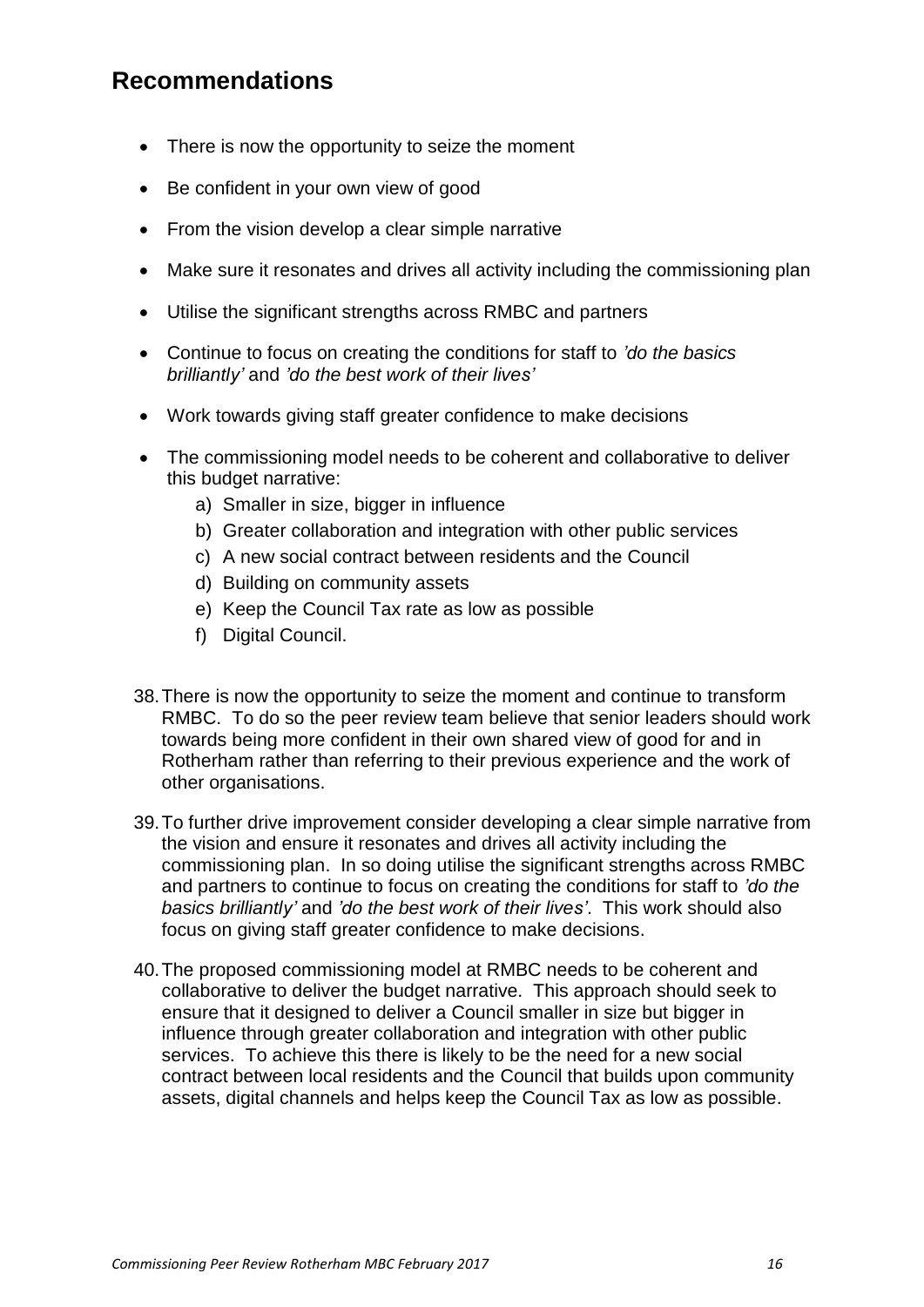## **Immediate Steps**

- This is not about high level structures. It is about ways of working and building capacity and expertise
- Find ways of bringing people together to share the commissioning task
- Take immediate action to stabilise commissioning capacity and focus at the frontline
- Adopt an inclusive approach to commissioning
- Maximise the value of Public Health to the whole organisation intelligence, evidence and health in all policies
- Increase the pace of turning commission theory into action: Social Value, inclusive approach and co-production
- 41.The future commissioning function at RMBC is not about high level structures it is about ways of working and building capacity and expertise that delivers effectively. The Council will need to find ways of bringing people together to share the commissioning task and consider the best ways of making it work.
- 42.The peer team recommend that immediate action is taken to stabilise commissioning capacity in the different areas of the Council and focus at the frontline. To do this it should adopt an inclusive approach to commissioning based on genuine co-production. Part of this work should maximise the value of Public Health to the whole organisation by using the intelligence, evidence and health in all policies approaches already present. There should also be an increase in the pace of turning commission theory into action through using the values RMBC have already identified of Social Value and the adoption of an inclusive approach through co-production.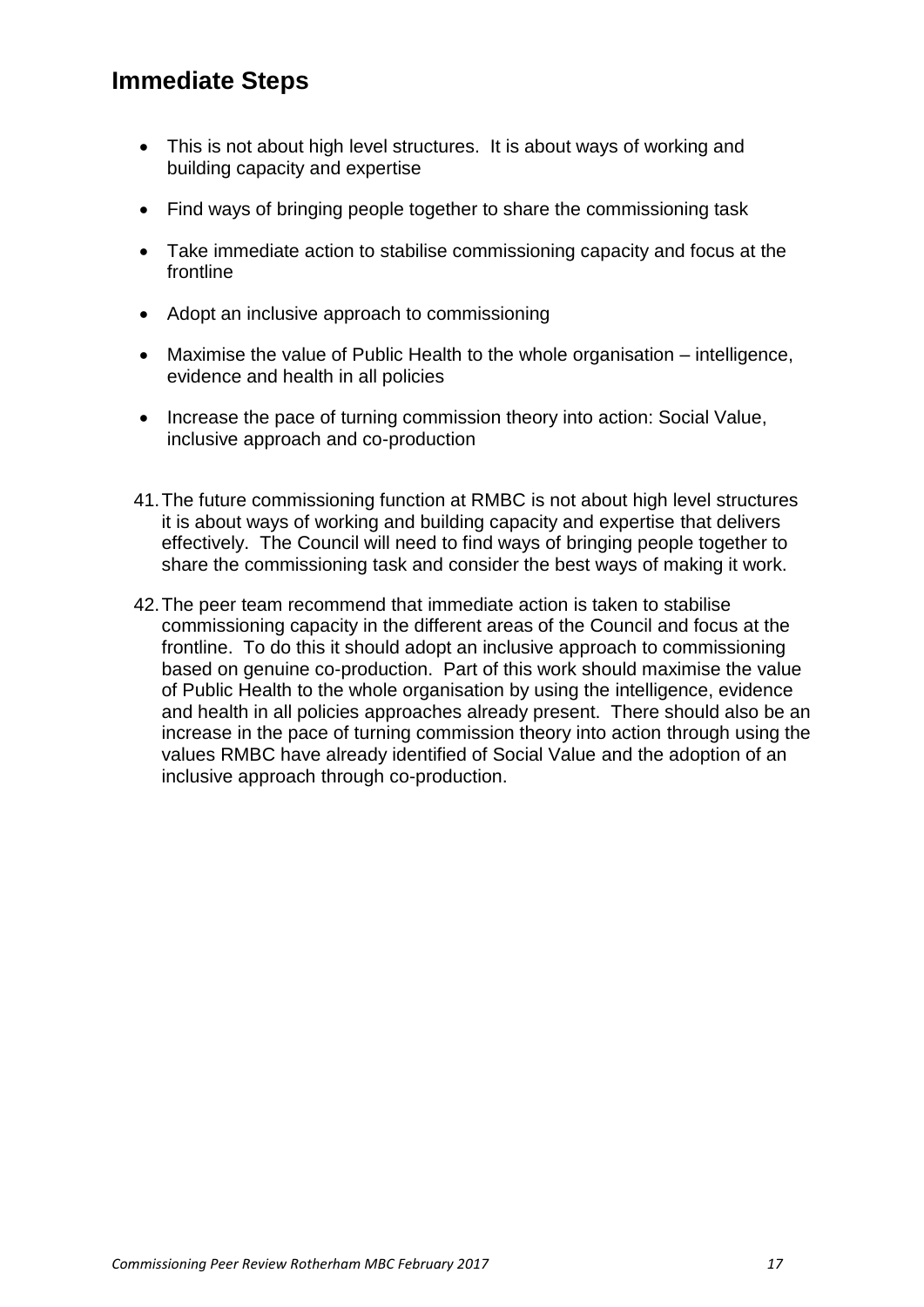## **Within 2 years**

- Stable confident commissioning workforce
- Local intelligence, evidence and user voice informing commissioning
- Authentic approach to personalisation
- Confidently meeting statutory duties
- Excellent providers relationships underpinned by a Market Position Statement/Sufficiency of supply
- Strong technical grip of commissioning including procurement
- Users and carers report better outcomes
- Evidence of significant progress of delivering the Place Plan
- Be clear about where you want to be in 5 years
- 43.As the work on commissioning develops a useful aim would be to consider where the Council should be with it in two years' time. The peer review team think there should be a stable, confident commissioning workforce that is clear in their roles and responsibilities using intelligence from the local market and is using evidence and the voice of the user to inform commissioning intentions. The approach to personalisation should be authentic and fully embedded.
- 44.The service should confidently be meeting statutory duties and relationships with providers, by this time, should be strong and underpinned by a Market Position Statement in Adult Social Care and Sufficiency of Supply in Children's Services.
- 45.There should be a strong technical grip of commissioning including procurement. Users and carers should be reporting better outcomes and there should be evidence of significant progress of delivering The Place Plan.
- 46.From this position RMBC should then be able to be clear about where it wants to be in 5 years' time and a quote that we choose to finish with that looks to the future and how RMBC could get there through staff activity sums this up: "Value the work we're doing, trust what we're doing, make decisions".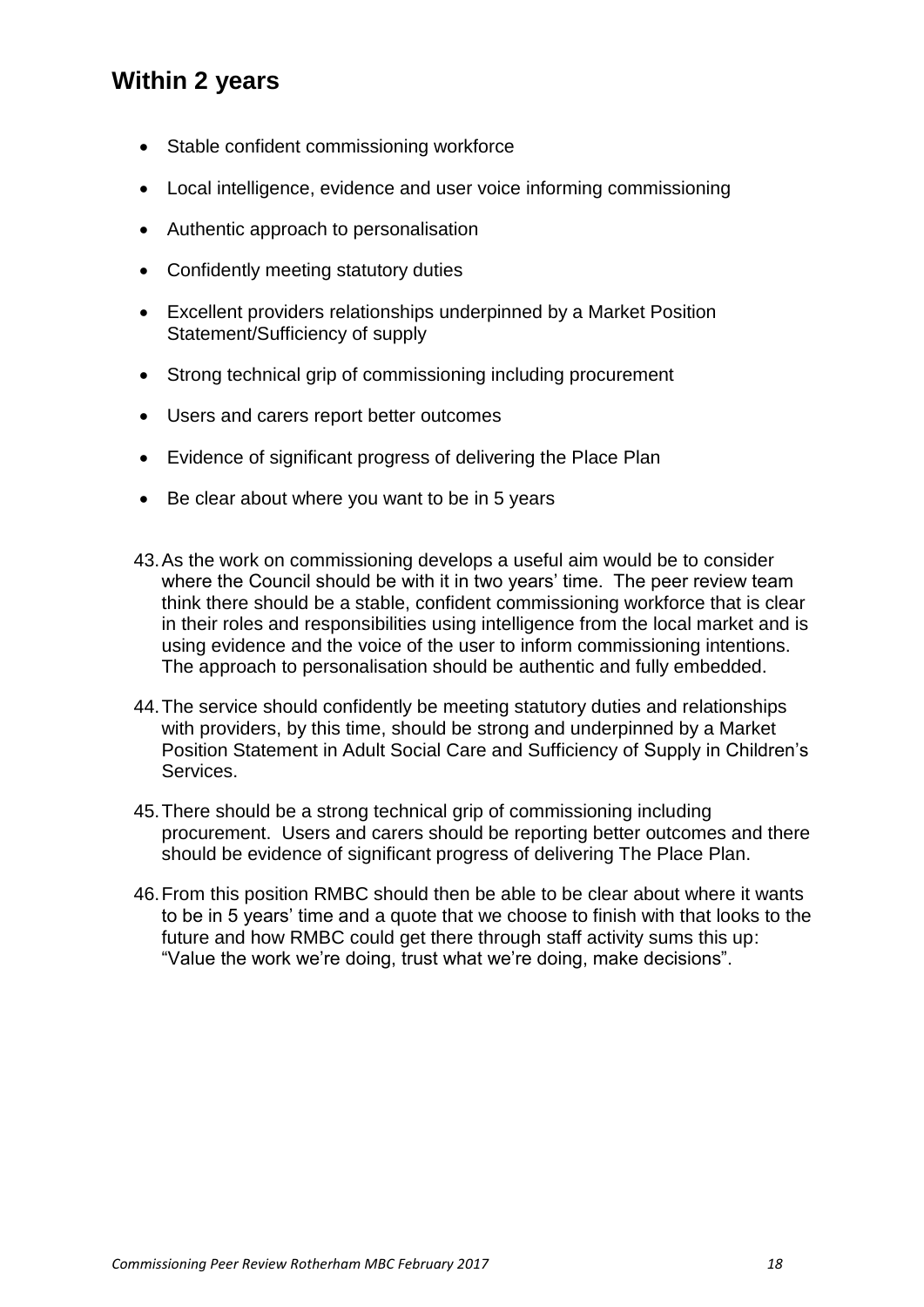## **Next steps**

We appreciate you will want to reflect on these findings and suggestions with your political and senior managerial leadership in order to determine how the Council wishes to take things forward.

As part of the peer review process, there is an offer of further activity to support this. The LGA is well placed to provide additional support, advice and guidance on a number of the areas for development and improvement and we would be happy to discuss this.

**Judith Hurcombe, Programme Manager**, is the main contact between your authority and the LGA. Her contact details are: email: [judith.hurcombe@local.gov.uk](mailto:judith.hurcombe@local.gov.uk) and Tel: 07789 373624.

In the meantime we are keen to continue the relationship we have formed with you and colleagues through the peer review. We will endeavour to provide additional information and further signposting about the issues we have raised in this report to help inform your ongoing consideration.

**Marcus Coulson** Programme Manager **Local Government Association** Email: [marcus.coulson@local.gov.uk](mailto:marcus.coulson@local.gov.uk) Tel: 07766 252 853

On behalf of the peer review team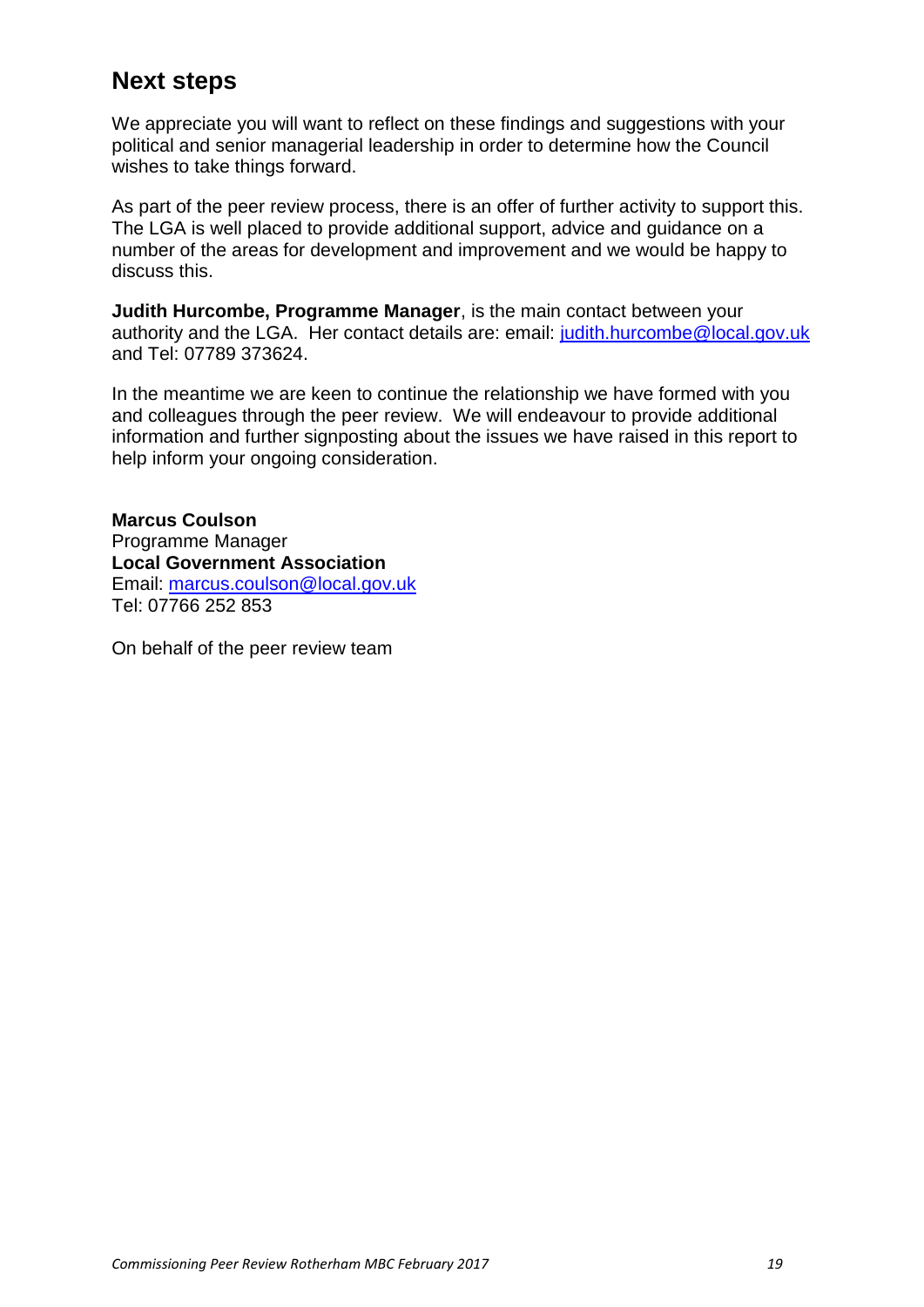## **Commissioning for Better Outcomes The Standards**

The nine standards are grouped into three domains. There is considerable overlap between these and all elements need to be in place to achieve person-centred and outcomes-focused commissioning.

| <b>Domain</b>                                 | <b>Description</b>                                                                                                                                                                                                                                 | <b>Standards</b>                                                                                                                                           |
|-----------------------------------------------|----------------------------------------------------------------------------------------------------------------------------------------------------------------------------------------------------------------------------------------------------|------------------------------------------------------------------------------------------------------------------------------------------------------------|
| <b>Person-centred and</b><br>outcomes-focused | This domain covers the<br>quality of experience of<br>people who use social care<br>services, their families and<br>carers and local<br>communities. It considers<br>the outcomes of social care<br>at both an individual and<br>population level. | 1. Person-centred and<br>focused on outcomes<br>2. Co-produced with service<br>users, their carers and the<br>wider local community                        |
| <b>Well led</b>                               | This domain covers how well<br>led commissioning is by the<br>local authority, including<br>how commissioning of social<br>care is supported by both<br>the wider council and<br>partner organisations                                             | 3. Well led<br>4. A whole system approach<br>5. Uses evidence about what<br>works                                                                          |
| Promotes a sustainable and<br>diverse market  | This domain covers the<br>promotion of a vibrant,<br>diverse and sustainable<br>market, where improving<br>quality and safety is integral<br>to commissioning decisions.                                                                           | 6. A diverse and sustainable<br>market<br>7. Provides value for money<br>8. Develops the workforce<br>9. Promotes positive<br>engagement<br>with providers |

These nine standards set out ambitions for what good commissioning is, providing a framework for self-assessment and peer review. They are set out under the three domains.